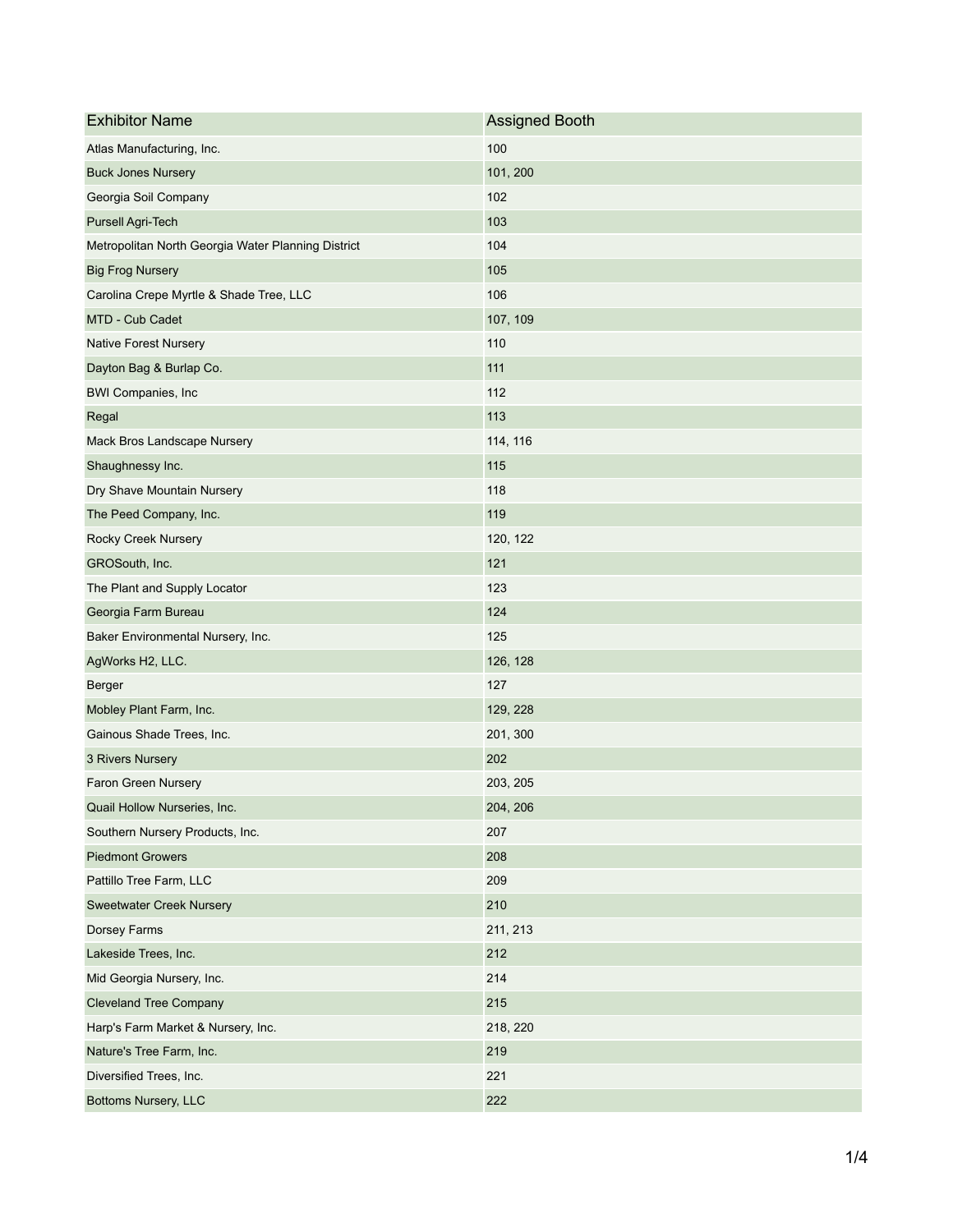| <b>Hillside Ornamentals</b>                        | 223, 225      |
|----------------------------------------------------|---------------|
| Thunderwood Farms, LLC                             | 224           |
| <b>Cherokee Manufacturing</b>                      | 226           |
| Doug Young Nursery, LLC                            | 227           |
| <b>Bracy's Nursery</b>                             | 229, 328      |
| McCorkle Nurseries, Inc.                           | 301, 400      |
| Cam Too Camellia Nursery, Inc.                     | 302           |
| <b>Tropic Traditions Nurseries</b>                 | 303, 305      |
| King's Sunset Nursery, Inc.                        | 304           |
| <b>PAKGlobal</b>                                   | 306           |
| Scapify                                            | 307           |
| STILT.PRO                                          | 308           |
| Georgia Department of Ag, Plant Industry Ag Inputs | 309           |
| May Nursery, Inc.                                  | 310           |
| Premier Growers, Inc.                              | 311           |
| Abbi-Ella Farms                                    | 312           |
| <b>Emerald Coast Growers</b>                       | 313           |
| Specialty Tag & Label, Inc.                        | 314           |
| Evergreen Nursery, Inc.                            | 315, 414      |
| Swafford Nursery, Inc.                             | 318, 320      |
| <b>Lake Tree Growers</b>                           | 319, 418      |
| Nature's Elite Tree Farm                           | 321, 323      |
| Howard Fertilizer and Chemical Company             | 322           |
| <b>Gwinnett Tech</b>                               | 324           |
| Davis Floral Company, Inc.                         | 325           |
| GreenForce Recycling Corp.                         | 326           |
| Georgia Grown- Georgia Department of Agriculture   | 327           |
| <b>Sebastian River Farms</b>                       | 329           |
| Moon's Tree Farm, Inc.                             | 401, 500      |
| Ray Bracken Nursery, Inc.                          | 402           |
| Frank A. Smith Nurseries, Inc.                     | 403           |
| <b>Haviland Plastic Products</b>                   | 404           |
| Diebel Nursery - Autaugaville, AL                  | 405           |
| Oldcastle Lawn & Garden                            | 406           |
| <b>Flat Rock Nursery</b>                           | 407           |
| <b>Buffalo Horticulture Sales Company</b>          | 408           |
| Abbey View Farms, LLC                              | 409           |
| <b>Eason Horticultural Resources</b>               | 410           |
| Trees of Good Hope                                 | 411           |
| <b>Athens Wholesale Nursery</b>                    | 412           |
| Classic Groundcovers, Inc.                         | 413, 415, 514 |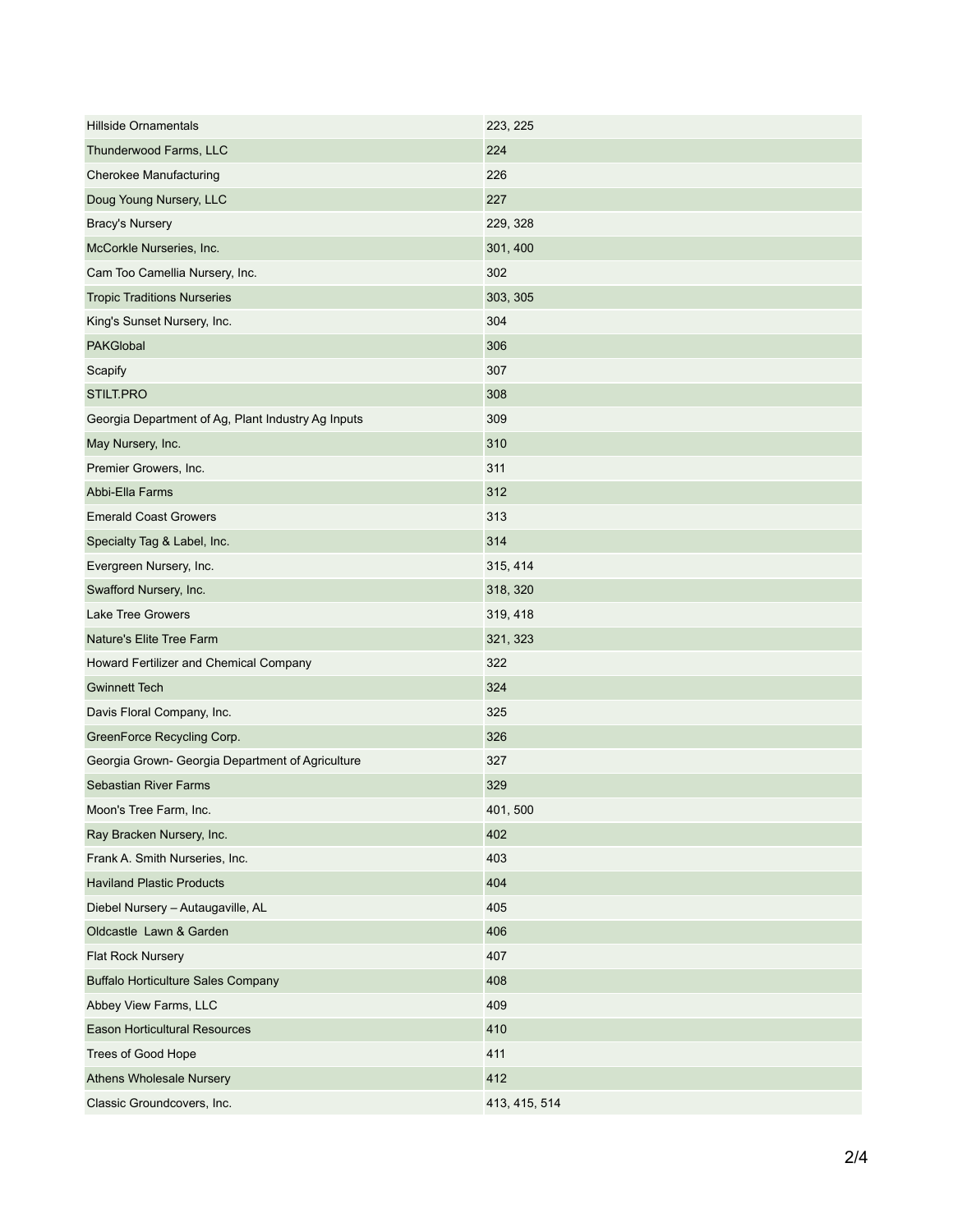| <b>SiteOne Landscape Supply</b>                | 419, 518           |
|------------------------------------------------|--------------------|
| Steve Myers & Son Nursery                      | 420, 422           |
| <b>Black Fox Farms</b>                         | 421, 423           |
| Green-Tek, LLC                                 | 424                |
| Hortica, a brand of the Sentry Insurance Group | 425                |
| <b>Bioline Agrosciences</b>                    | 426                |
| Southern Crescent Technical College            | 427                |
| Mize Farm & Garden Supply, Inc.                | 428                |
| Harrell's, LLC                                 | 429, 528           |
| Hahira Nursery, Inc.                           | 501, 503, 600, 602 |
| <b>Tom Dodd Nurseries</b>                      | 502, 504           |
| Graco Fertilizer Co.                           | 505                |
| NYP-Corp                                       | 506                |
| <b>Nachurs-Alpine Solutions</b>                | 507                |
| <b>Hackney Nursery</b>                         | 508, 510           |
| Stovall & Company, Inc.                        | 509                |
| <b>MNI Direct</b>                              | 511, 513           |
| Wagon Hammock Nursery, Inc.                    | 512                |
| Flowerwood Nursery, Inc.                       | 515, 614           |
| <b>Simpson Nurseries</b>                       | 519, 618           |
| Lake Oconee Tree Farm                          | 520                |
| Ewing Irrigation                               | 521                |
| LandscapeHub                                   | 522                |
| The Greenhouse Company of South Carolina, LLC  | 523                |
| <b>Garretson Stone</b>                         | 524                |
| <b>Nelson Plant Food</b>                       | 525                |
| Yancey Bros. Co.                               | 526                |
| The State Botanical Garden of GA               | 527                |
| Georgia FFA Foundation                         | 529                |
| R. A. Dudley Nurseries, Inc.                   | 601, 700           |
| AgPro                                          | 603, 605, 702, 704 |
| <b>Brantley Nurseries</b>                      | 604                |
| Brantley Farms, Inc.                           | 606, 608           |
| Legacy Turf Farms                              | 607                |
| <b>Coosa Valley Growers</b>                    | 609, 611           |
| <b>Mycorrhizal Applications</b>                | 610                |
| Pro Landscaper USA South                       | 612                |
| <b>UGA Center for Urban Agriculture</b>        | 613                |
| Fernwood Nurseries, Inc.                       | 615                |
| Griffin Greenhouse Supplies, Inc.              | 619, 718           |
| <b>Vermeer Southeast</b>                       | 620                |